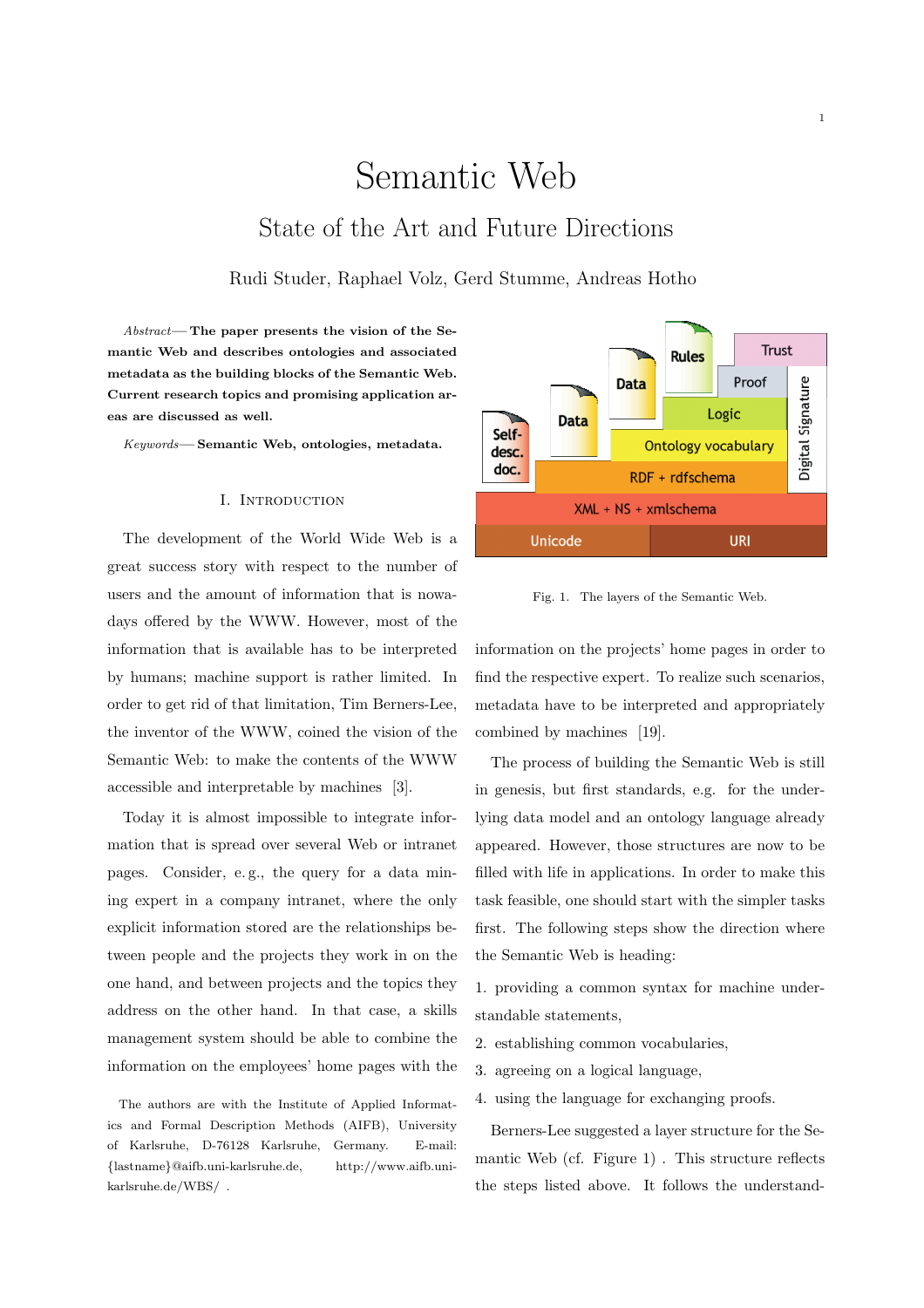ing that each step alone will already provide added value, so that the Semantic Web can be realized in an incremental way.

#### II. Layers of the Semantic Web

Unicode/Unified Resource Identifiers, XML, RDF, ontologies, logic, proof, and trust are suggested by Berners-Lee<sup>1</sup> : and discussed in detail for instance in [24] which also addresses open issues.

On the first two layers, a common syntax is provided. Uniform resource identifiers (URIs) provide a standard way to refer to entities,<sup>2</sup> while  $Unicode$ is a standard for exchanging symbols. The Extensible Markup Language (XML) fixes a notation for describing labeled trees, and XML Schema allows to define grammars for valid XML documents. XML documents may refer to different namespaces to disambiguate between equally named tags. The formalizations on these two layers are nowadays widely accepted, and the number of XML documents is increasing rapidly.

The Resource Description Framework (RDF) can be seen as the first layer which is part of the Semantic Web. According to the W3C recommendation [21], RDF "is a foundation for processing metadata; it provides interoperability between applications that exchange machine-understandable information on the Web." RDF descriptions consist of three types of entities: resources, properties, and statements. Resources may be web pages, parts or collections of web pages, or any (real-world) objects which are not directly part of the WWW.

In RDF, resources are always addressed by URIs. Properties are specific attributes, characteristics, or

 $^{2}URL$  (uniform resource locator) refers to a locatable URI, e.g. an http://... address. It is often used as a synonym, although strictly speaking URLs are a subclass of URIs, see http://www.w3.org/Addressing.



Fig. 2. The relation between the WWW, relational metadata, and ontologies.

relations describing resources. A resource together with a property having a value for that resource form an RDF statement. A value is either a literal, a resource, or another statement. Statements can thus be considered as object–attribute–value triples.

The middle part of Figure 2 shows an example of RDF statements. Two of the authors of the present paper (i. e., their Web pages) are represented as resources 'URI-GST' and 'URI-AHO'. The statement on the lower right consists of the resource 'URI-AHO' and the property 'cooperates with' with the value 'URI-GST' (which again is a resource). The resource 'URI-SWMining' has as value for the property 'title' the literal 'Semantic Web Mining'. Such statements may be attached to web pages by annotation tools, as e.g. OntoMat Annotizer [13].

The data model underlying RDF is basically a directed, labelled pseudograph. RDF Schema defines a simple modeling language on top of RDF which includes classes, is-a relationships between classes and between properties, and domain/range restrictions for properties. RDF and RDF Schema are encoded in XML syntax, but they do not employ the tree semantics of XML.

The next layer is the *ontology vocabulary*. Follow-

 $^1$ see http://www.w3.org/DesignIssues/Semantic.html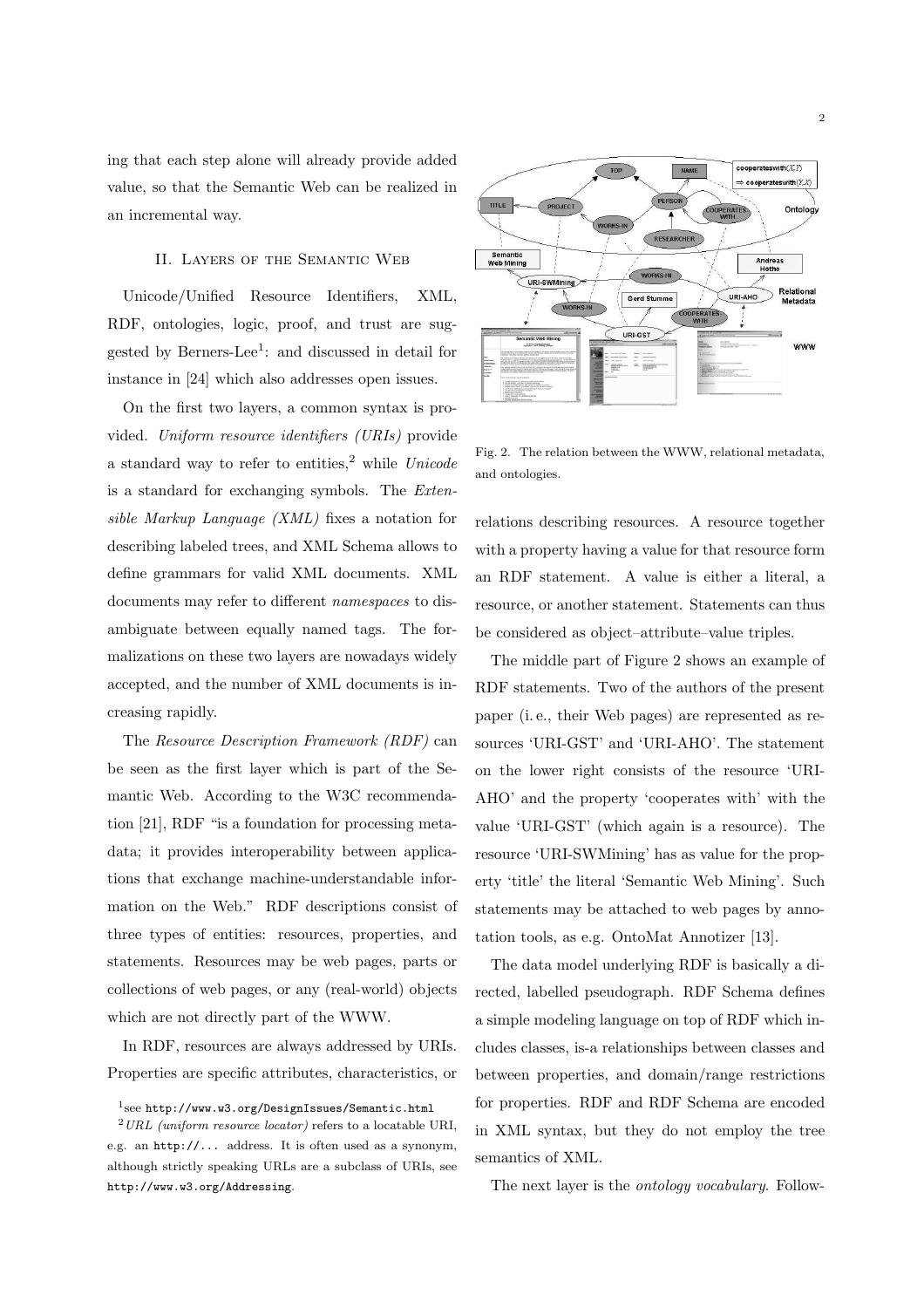ing [12], an ontology is "an explicit formalization of a shared understanding of a conceptualization". This high-level definition is realized differently by various research communities and thereby in ontology representation languages. However, most of these languages have a certain understanding in common, as most of them include a set of concepts, a hierarchy on them, and relations between concepts. Some of them also include axioms in some specific logic. We will discuss the most prominent approaches in more detail in the next section.

Logic is the next layer according to Berners-Lee, cf. Figure 1. However, nowadays research considers usually the ontology and the logic levels together, as ontologies are already based on logic and should allow for logical axioms [18]. By applying logical deduction, one can infer new knowledge from the information which is stated explicitly. For instance, the axiom saying that the 'cooperates with'-relation is symmetric (cf. Figure 2) allows to logically infer that the person addressed by 'URI-AHO' is cooperating with the person addressed by 'URI-GST' although only the person "GST" specifies his cooperation with the person "AHO". The kind of inference that is possible depends heavily on the logics chosen.

Proof and trust are the remaining layers. They follow the understanding that it is important to be able to check the validity of statements made in the (Semantic) Web. Therefore the creators of statements should be able to provide a proof which is verifiable by a machine. At this level, it is not required that the machine of the reader of the statements finds the proof itself, it 'just' has to check the proof provided by the creator. These two layers are rarely tackled in today's research. Therefore we will focus our interest on the XML, RDF, ontology and logic layers in the remainder of this paper.

#### III. Ontologies: Languages and Tools

A priori, many formal knowledge representation mechanisms<sup>3</sup> may play the role of a Semantic Web language.

Description Logics (DL) are currently the most popular framework for defining a Web ontology language. DLs are subsets of first order logic which aim at being as expressive as possible while still being decidable. The description logic  $\mathcal{SHOQ}(\mathcal{D})$  provides the basis for the W3C proposal for a Web ontology language, i.e., OWL [7]. OWL is the result of joining the efforts of two research programs: The DARPA Agent Markup Language  $DAML+OIL<sup>4</sup>$  was created as part of the DAML research programme, OIL (Ontology Inference Layer) [11] was the result of the Semantic Web research programme of the European Union.

Several tools are in use for the creation and maintenance of ontologies and metadata, as well as for reasoning within them. *Ontoedit* [30] is an ontology editor which is connected to Ontobroker [8], an inference engine for F–Logic [18]. Ontobroker provides means for semantic based query handling over distributed resources. F–Logic has also influenced the development of Triple [28], an inference engine which allows to model features of UML, Topic Maps, or RDF Schema.

FaCT<sup>5</sup> provides inference services for the Description Logic  $\mathcal{SHIQ}$ . The reasoning implemented by the FaCT inference engine may also be used in the OilEd [1] ontology editor.

The Karlsruhe Ontology Framework KAON [4] is a novel open-source infrastructe that takes a holistic approach to ontology management and is targeted for business applications. It includes a comprehen-

<sup>3</sup>See [25] for a general discussion.

 $4$ http://www.daml.org

 $^{5}$ http://www.cs.man.ac.uk/ $\sim$ horrocks/FaCT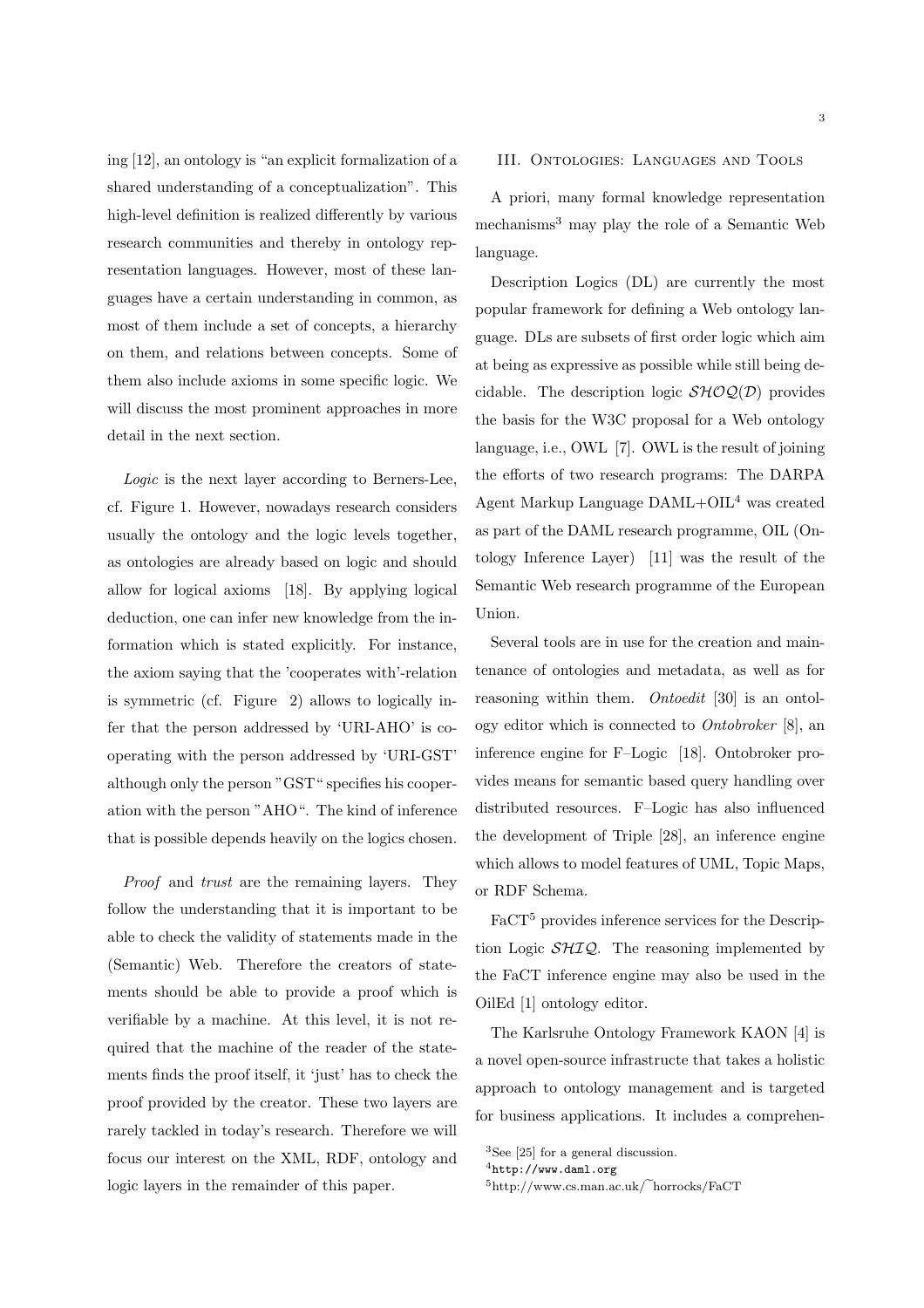sive tool suite allowing easy ontology creation and management, as well as advanced components for building ontology-based applications supporting latest Web standards.

# IV. Research Areas Related to the SEMANTIC WEB

There are many research areas related to the Semantic Web, like multi-agent systems or humancomputer interfaces. Because of space restrictions we only discuss databases and Web Mining.

### Databases

The database community has a rather long history in addressing semantic aspects, most notably in the context of semantic data models that were a prominent research topic in the 1980s [17]. Semantics played and still play an important role in topics like view management, schema transformation and integration, and query processing, just to mention a few of them. However, the Semantic Web raises new challenges that were not present in the more classical database scenarios [27]: the collection of metadata that will be created as part of the Semantic Web can be seen as a massive new distributed database whose size can be of the same order of magnitude as the data itself and whose complexity may be even higher. Therefore, methods for achieving scalability and robustness in the Semantic Web have to be developed.

The specific characteristics of the data models used in the Semantic Web pose also new research questions, e.g. for view management. In [31] a first approach has been developed to provide a view mechanism for an RDF-based data model. Handling properties as first class citizens and being able to cope with non-strict typing are some of the specific characteristics that have to be addressed by a view

mechanism for the Semantic Web.

#### Semantic Web Mining

The novel research area of Semantic Web Mining aims at combining the two fast-developing research areas Semantic Web and Web Mining. Web mining is the application of data mining techniques to the content, structure, and usage of Web resources. This can help to discover global as well as local structure within and between Web pages. This means that Web mining is an invaluable help in the transformation from human understandable content to machine understandable semantics. Three areas of Web mining are commonly distinguished: content mining, structure mining, and usage mining.

The idea of Semantic Web Mining [2] is to improve the results of Web Mining by exploiting the new semantic structures in the Web. Furthermore, Web Mining can help to build the Semantic Web.

As the Semantic Web enhances the first generation of the WWW with formal semantics, it offers a good basis to enrich Web Mining: The types of (hyper)links are now described explicitly, allowing the knowledge engineer to gain deeper insights in Web structure mining; and the contents of the pages come along with a formal semantics, allowing her to apply mining techniques which require more structured input. On the other hand, Web Mining can help setting up the Semantic Web. It can help to learn structures for knowledge organization (e. g., ontologies) from the Web and to provide the population of such knowledge structures.

#### V. Application Areas

Different application areas benefit from the Semantic Web. We briefly present some areas which are currently under development.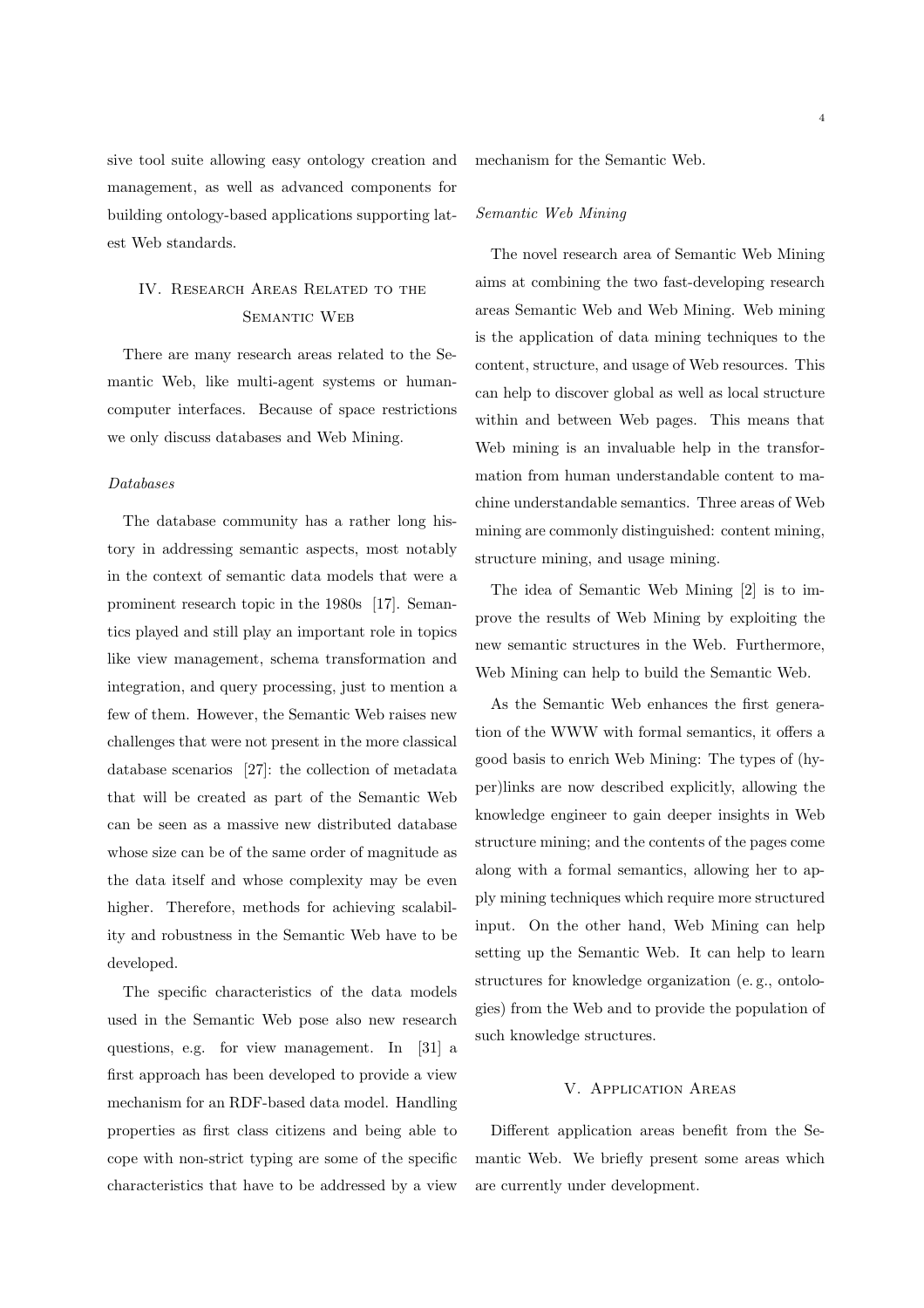#### Web Services

Semantic Web enabled Web Services are one of the heavily discussed topics within the Semantic Web community. Fensel et al. define in [10] a Web Service Modeling Framework which provides a conceptual model for describing and developing web services. There, Semantic Web technology is used for service description and service discovery.

An application scenario for the configuration of Web services is presented in [9]. This approach is ontology based and aims at overcoming the huge effort needed for enabling B2B solutions such as eProcurement. Paolucci et al. [23] and Burstein et al. [5] use DAML-S for defining an ontology for Web Services. The former show the advantage of the use of ontologies over standard Web Services description languages for a matching process with a declarative description. The latter present different aspects of web service ontologies and focus on the service grounding.

## E-Learning

Sharing knowledge is the main idea of education. With the growing amount of educational material in the WWW, this idea gets a new dimension and generates new technical challenges. Metadata schemes for the exchange of educational Web resources have been in use for a number of years. These metadata schemes, for example LOM (Learning Objects Meta $data$ <sup>6</sup>, usually extend the Dublin Core standard<sup>7</sup>. However, these standards lack a precise machineinterpretable semantics to describe the content of the learning objects. In [26] an approach for accessing and browsing distributed learning repositories is described that exploits ontologies and associated relational metadata.

#### Peer-To-Peer networks

Peer-To-Peer networks can be seen as distributed repositories. In order to retrieve data from another peer, it is of paramount importance to know what the other peer provides. While some Peer-to-Peer scenarios (e. g., music networks such as Gnutella) work well with limited amount of metadata, most applications need more semantic information in order to find relevant peers efficiently. The Edutella framework, for instance, was established to support the exchange of RDF based repositories between peers. Nejdl et al. [22] describe use case scenarios for annotation and replication and propose the Modification Exchange Language MEL for such distributed RDF repositories. In [14], requirements and corresponding solutions for easy interaction between content providers and consumers are described.

#### Knowledge Management and Knowledge Portals

New trends in knowledge management pave the way from the more document oriented view on knowledge management to a more knowledge item oriented view [29]. Such approaches again rely on Semantic Web methods, especially ontologies and metadata. In [6] a collection of methods and tools is described that exploit Semantic Web techniques for applications like skills management or for supporting virtual enterprises.

Knowledge portals provide views onto domainspecific information on the World Wide Web for facilitating their users to find relevant information. The extensive maintenance needed for keeping a portal up to date can be simplified by using an ontology as conceptual backbone for acquiring, maintaining, and providing information. SEAL [20] is a comprehensive architecture for a semantic portal offering a broad range of tools for improving the cost/benefit ratio of semantic portals. SEAL-II [16] tackles the

 $^6$ see http://ltsc.ieee.org/wg12/ <sup>7</sup>http://dublincore.org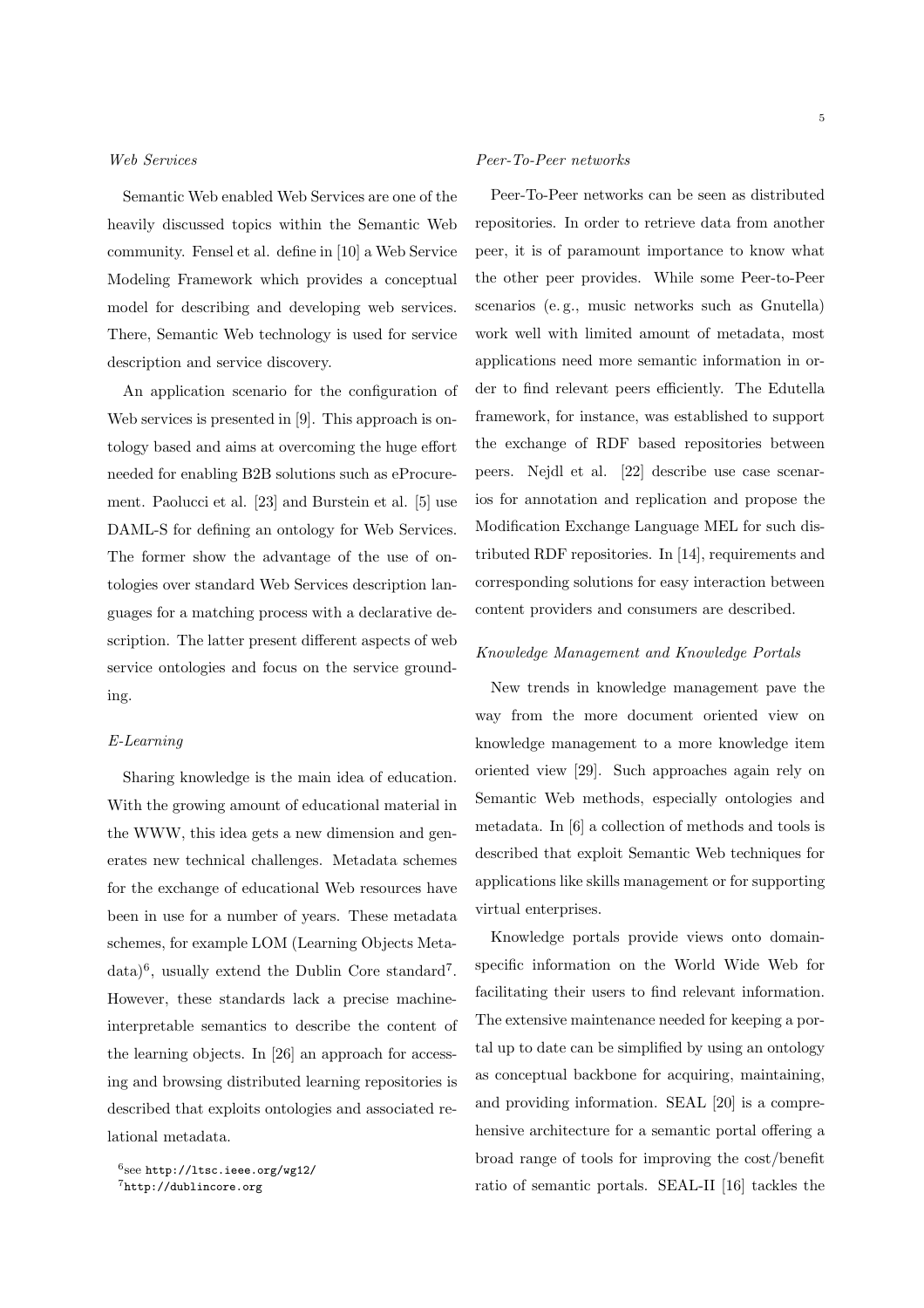soft spot between unstructured knowledge and richly structured knowledge. To achieve that objective, SEAL-II includes a broad collection of techniques to instantiate knowledge and to browse through collections of documents and knowledge elements.

# VI. CONCLUSION

The development of the Semantic Web is a fast moving process that raises a lot of research challenges that have to be addressed in an interdisciplinary way. Furthermore, it paves the way to new types of applications that exploit the semantic basis of this new generation of the WWW. These aspects make the Semantic Web so fascinating.

#### Acknowledgment

We thank all our colleagues at the Institute AIFB and at the FZI Research Center for Information Technologies for a lot of fruitful discussions. Part of this research is funded by EU in the IST project WonderWeb (project no. 2001-33052) and by bmb+f in the SemIPort project (project no. 08C5939).

#### **REFERENCES**

- [1] S. Bechhofer, I. Horrocks, C. Goble, and R. Stevens. OilEd: A reasonable ontology editor for the Semantic Web. In Proceedings of KI2001, Joint German/Austrian conference on Artificial Intelligence, volume 2174 of LNAI, pages 396–408. Springer, 2001.
- [2] B. Berendt, A. Hotho, and G. Stumme. Towards semantic web mining. In  $[15]$ , pages 264-278.
- [3] T. Berners-Lee, J. Hendler, and O. Lassila. The semantic web. Scientific American, online at http://www.sciam.com/article.cfm?articleID=00048144- 10D2-1C70-84A9809EC588EF21, May 2001.
- [4] E. Bozsak, M. Ehrig, S. Handschuh, A. Hotho, A. Maedche, B. Motik, D. Oberle, C. Schmitz, S. Staab, L. Stojanovic, N. Stojanovic, R. Studer, G. Stumme, Y. Sure, J. Tane, R. Volz, and V. Zacharias. KAON - Towards a Large Scale Semantic Web. In K. Bauknecht, A. Min Tjoa, and G. Quirchmayr, editors, E-Commerce and Web Technologies, Third International Conference, EC-Web 2002, Aix-en-Provence, France, September 2-

6, 2002, Proceedings, volume 2455 of Lecture Notes in Computer Science, pages 304–313. Springer, 2002.

- [5] M. Burstein, J. Hobbs, O. Lassila, D. Martin, D. McDermott, S. McIlraith, S. Narayanan, M. Paolucci, T. Payne, and K. Sycara. DAML-S: Web Service Description for the Semantic Web. In [15], pages 348–363.
- [6] N.J. Davies, D. Fensel, and F. van Harmelen (editors). Towards the Semantic Web: Ontology-driven Knowledge Management. Wiley, London, UK, 2002.
- [7] M. Dean and G. Schreiber. Web ontology language (OWL) reference version 1.0. Internet: http://www.w3.org/TR/owl-ref/, 2003.
- [8] S. Decker, M. Erdmann, D. Fensel, and R. Studer. Ontobroker: Ontology based Access to Distributed and Semistructured Information. In R. Meersman et al., editor, Database Semantics: Semantic Issues in Multimedia Systems., pages 351–369. Kluwer Academic, 1999.
- [9] A. Felfernig, G. Friedrich, D. Jannach, and M. Zanker. Semantic Configuration of Web Services in the CAW-ICOMS Project. In [15], pages 192–205.
- [10] D. Fensel and C. Bussler. The Web Service Modeling Framework WSMF. Electronic Commerce Research and Applications, 1(2):113–137, 2002.
- [11] D. Fensel, I. Horrocks, F. van Harmelen, S. Decker, M. Erdmann, and M. Klein. Oil in a nutshell. In Knowledge Acquisition, Modeling, and Management, Proceedings of the European Knowledge Acquisition Conference (EKAW-2000), volume 1937 of LNAI, page 1 ff. Springer, October 2000.
- [12] T. R. Gruber. Towards Principles for the Design of Ontologies Used for Knowledge Sharing. In N. Guarino and R. Poli, editors, Formal Ontology in Conceptual Analysis and Knowledge Representation, Deventer, The Netherlands, 1993. Kluwer Academic Publishers.
- [13] S. Handschuh, S. Staab, and F. Ciravegna. S-CREAM — semi-automatic CREAtion of Metadata. In 13th International Conference on Knowledge Engineering and Knowledge Management (EKAW02), volume 2473 of LNAI, page 358 ff., October 2002.
- [14] M. Hatala and G. Richards. Global vs. Community Metadata Standards: Empowering Users for Knowledge Exchange. In [15], pages 292–306.
- [15] I. Horrocks and J. Hendler, editors. The Semantic Web - ISWC 2002, First International Semantic Web Conference, Sardinia, Italy, June 9-12, 2002, Proceedings, volume 2342 of Lecture Notes in Computer Science. Springer, 2002.
- [16] A. Hotho, A. Maedche, S. Staab, and R. Studer. SEAL-II — the soft spot between richly structured and unstructured knowledge. Journal of Universal Computer Science (J.UCS), 7(7):566–590, 2001.